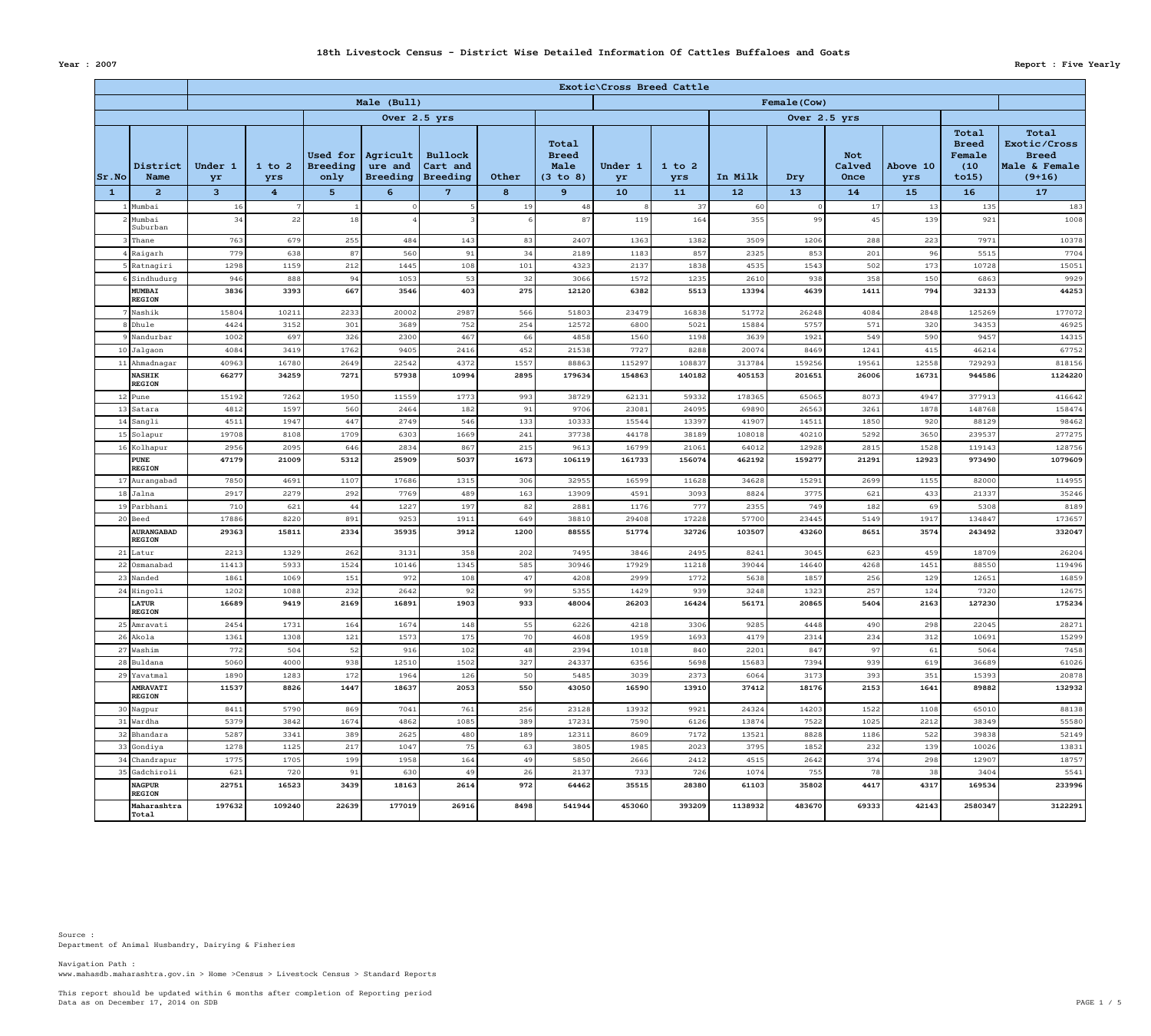Data as on December 17, 2014 on SDB PAGE 2  $/$  5 This report should be updated within 6 months after completion of Reporting period

www.mahasdb.maharashtra.gov.in > Home >Census > Livestock Census > Standard Reports Navigation Path :

|                     |                         |                                                  |                                              |                                                     |               |                                                      | Indigenous Cattle   |                         |                      |                 |                                    |                       |                                                          |                                                                  |                 | Total Cattle            |  |  |
|---------------------|-------------------------|--------------------------------------------------|----------------------------------------------|-----------------------------------------------------|---------------|------------------------------------------------------|---------------------|-------------------------|----------------------|-----------------|------------------------------------|-----------------------|----------------------------------------------------------|------------------------------------------------------------------|-----------------|-------------------------|--|--|
|                     |                         |                                                  | Male (Bull)                                  |                                                     |               |                                                      | Female (Cow)        |                         |                      |                 |                                    |                       |                                                          |                                                                  |                 | Male                    |  |  |
|                     |                         |                                                  |                                              | Over 2.5 yrs                                        |               |                                                      |                     |                         |                      | Over 2.5 yrs    |                                    |                       |                                                          |                                                                  |                 |                         |  |  |
| Under 1<br>yr<br>18 | $1$ to $2$<br>yrs<br>19 | <b>Used for</b><br><b>Breeding</b><br>only<br>20 | Agricult<br>ure and<br><b>Breeding</b><br>21 | <b>Bullock</b><br>Cart and<br><b>Breeding</b><br>22 | Other<br>23   | Total<br><b>Breed</b><br>Male<br>(18 to<br>23)<br>24 | Under 1<br>yr<br>25 | $1$ to $2$<br>yrs<br>26 | <b>Ïn Milk</b><br>27 | Dry<br>28       | <b>Not</b><br>Calved<br>Once<br>29 | Above 10<br>yrs<br>30 | Total<br><b>Breed</b><br>Female<br>$(25$ to<br>30)<br>31 | Total<br>Indigeno<br>us<br>Male &<br>Female<br>$(24 + 31)$<br>32 | Under 1<br>33   | $1$ to $2$<br>yrs<br>34 |  |  |
|                     |                         |                                                  |                                              |                                                     |               | 26                                                   | 66                  | 96                      | 202                  | 51              | 18                                 |                       | 441                                                      | 467                                                              | 19              | 16                      |  |  |
| 18                  | 29                      | 26                                               |                                              | 14                                                  | 11            | 103                                                  | 94                  | 92                      | 206                  | 34              | 21                                 | 53                    | 500                                                      | 603                                                              | 52              | 51                      |  |  |
| 21044               | 27860                   | 8046                                             | 184172                                       | 23733                                               | 4409          | 269264                                               | 27193               | 27795                   | 57047                | 46523           | 9807                               | 6365                  | 174730                                                   | 443994                                                           | 21807           | 28539                   |  |  |
| 18998               | 23628                   | 5102                                             | 97111                                        | 17087                                               | 4533          | 166459                                               | 22865               | 21027                   | 45796                | 23569           | 5667                               | 4560                  | 123484                                                   | 289943                                                           | 19777           | 24266                   |  |  |
| 18635               | 27936                   | 6830                                             | 179198                                       | 2834                                                | 3587          | 239020                                               | 25959               | 25749                   | 53241                | 30790           | 6427                               | 5129                  | 147295                                                   | 386315                                                           | 19933           | 29095                   |  |  |
| 7346<br>66044       | 11607<br>91069          | 2109<br>22118                                    | 83077<br>543563                              | 2490<br>46166                                       | 1961<br>14502 | 108590<br>783462                                     | 10152<br>86329      | 11017<br>85776          | 21301<br>177793      | 10471<br>111438 | 3224<br>25164                      | 1788<br>17903         | 57953<br>504403                                          | 166543<br>1287865                                                | 8292<br>69880   | 12495<br>94462          |  |  |
| 35581               | 40829                   | 11840                                            | 362667                                       | 19581                                               | 2952          | 473450                                               | 55210               | 41716                   | 117443               | 91120           | 12297                              | 8392                  | 326178                                                   | 799628                                                           | 51385           | 51040                   |  |  |
| 9530                | 11637                   | 3536                                             | 164633                                       | 10074                                               | 2451          | 201861                                               | 19690               | 16552                   | 38925                | 27797           | 5018                               | 4093                  | 112075                                                   | 313936                                                           | 13954           | 14789                   |  |  |
| 16980               | 23419                   | 9626                                             | 182821                                       | 17050                                               | 3523          | 253419                                               | 24020               | 23000                   | 47940                | 36872           | 12986                              | 7414                  | 152232                                                   | 405651                                                           | 17982           | 24116                   |  |  |
| 16433               | 24316                   | 11566                                            | 194404                                       | 36905                                               | 4597          | 288221                                               | 29255               | 35084                   | 81185                | 41885           | 7876                               | 3287                  | 198572                                                   | 486793                                                           | 20517           | 27735                   |  |  |
| 27000               | 31903                   | 6455                                             | 204748                                       | 26586                                               | 2603          | 299295                                               | 38318               | 33860                   | 104790               | 72957           | 9830                               | 6041                  | 265796                                                   | 565091                                                           | 67963           | 48683                   |  |  |
| 105524              | 132104                  | 43023                                            | 1109273                                      | 110196                                              | 16126         | 1516246                                              | 166493              | 150212                  | 390283               | 270631          | 48007                              | 29227                 | 1054853                                                  | 2571099                                                          | 171801          | 166363                  |  |  |
| 15718               | 22542                   | 4601                                             | 159298                                       | 21202                                               | 2430          | 225791                                               | 21446               | 20147                   | 62037                | 29924           | 4164                               | 2835                  | 140553                                                   | 366344                                                           | 30910           | 29804                   |  |  |
| 9344                | 11143                   | 2039                                             | 85994                                        | 4424                                                | 1144          | 114088                                               | 12583               | 12559                   | 34955                | 20643           | 3055                               | 2700                  | 86495                                                    | 200583                                                           | 14156           | 12740                   |  |  |
| 10975<br>27130      | 11543<br>22750          | 2066<br>4834                                     | 59900<br>123267                              | 8424<br>12658                                       | 995<br>1416   | 93903<br>192055                                      | 12988<br>38055      | 12465<br>33414          | 35598<br>88400       | 21284<br>44407  | 4175<br>6972                       | 2112<br>4480          | 88622<br>215728                                          | 182525<br>407783                                                 | 15486<br>46838  | 13490<br>30858          |  |  |
| 2400                | 5234                    | 2084                                             | 74692                                        | 7152                                                | 732           | 92294                                                | 4325                | 4302                    | 16213                | 4770            | 1224                               | 666                   | 31500                                                    | 123794                                                           | 5356            | 7329                    |  |  |
| 65567               | 73212                   | 15624                                            | 503151                                       | 53860                                               | 6717          | 718131                                               | 89397               | 82887                   | 237203               | 121028          | 19590                              | 12793                 | 562898                                                   | 1281029                                                          | 112746          | 94221                   |  |  |
| 17033               | 20062                   | 6412                                             | 216613                                       | 11136                                               | 1846          | 273102                                               | 24815               | 19662                   | 57808                | 29967           | 5999                               | 3806                  | 142057                                                   | 415159                                                           | 24883           | 24753                   |  |  |
| 18335               | 20488                   | 4096                                             | 187914                                       | 7888                                                | 2450          | 241171                                               | 23872               | 18155                   | 50503                | 27873           | 4381                               | 3619                  | 128403                                                   | 369574                                                           | 21252           | 22767                   |  |  |
| 21208               | 25837                   | 3345                                             | 162595                                       | 11169                                               | 1368          | 225522                                               | 29651               | 20549                   | 60966                | 32512           | 7744                               | 4190                  | 155612                                                   | 381134                                                           | 21918           | 26458                   |  |  |
| 25767               | 27795                   | 6607                                             | 225472                                       | 28253                                               | 3036<br>8700  | 316930                                               | 33381               | 24102                   | 66812                | 38096           | 9305                               | 5115                  | 176811                                                   | 493741                                                           | 43653           | 36015                   |  |  |
| 82343               | 94182                   | 20460                                            | 792594                                       | 58446                                               |               | 1056725                                              | 111719              | 82468                   | 236089               | 128448          | 27429                              | 16730                 | 602883                                                   | 1659608                                                          | 111706          | 109993                  |  |  |
| 19763               | 19820                   | 3664                                             | 148062                                       | 5258                                                | 2284          | 198851                                               | 26280               | 22330                   | 52747                | 31589           | 6188                               | 4526                  | 143660                                                   | 342511                                                           | 21976           | 21149                   |  |  |
| 12411<br>43353      | 12640<br>43637          | 4297<br>7227                                     | 112632<br>221510                             | 6475<br>10586                                       | 2143<br>3590  | 150598<br>329903                                     | 22068<br>57673      | 13492<br>48989          | 43863<br>116595      | 19172<br>69838  | 4233<br>12393                      | 2511<br>6339          | 105339<br>311827                                         | 255937<br>641730                                                 | 23824<br>45214  | 18573<br>44706          |  |  |
| 15827               | 15216                   | 2037                                             | 121381                                       | 4365                                                | 1097          | 159923                                               | 20224               | 13423                   | 43399                | 23010           | 5028                               | 2604                  | 107688                                                   | 267611                                                           | 17029           | 16304                   |  |  |
| 91354               | 91313                   | 17225                                            | 603585                                       | 26684                                               | 9114          | 839275                                               | 126245              | 98234                   | 256604               | 143609          | 27842                              | 15980                 | 668514                                                   | 1507789                                                          | 108043          | 100732                  |  |  |
| 27077               | 36704                   | 5253                                             | 172566                                       | 10279                                               | 2011          | 253890                                               | 37205               | 36673                   | 75890                | 60462           | 5761                               | 3461                  | 219452                                                   | 473342                                                           | 29531           | 38435                   |  |  |
| 16199               | 23680                   | 2004                                             | 101482                                       | 7209                                                | 2210          | 152784                                               | 19775               | 18107                   | 42244                | 29963           | 3538                               | 4592                  | 118219                                                   | 271003                                                           | 17560           | 24988                   |  |  |
| 17309               | 26620                   | 3519                                             | 111107                                       | 8921                                                | 1361          | 168837                                               | 18916               | 19567                   | 45835                | 32749           | 2463                               | 2791                  | 122321                                                   | 291158                                                           | 18081           | 27124                   |  |  |
| 27703               | 33578                   | 8784                                             | 206118                                       | 22287                                               | 6030<br>1929  | 304500                                               | 32710               | 29418                   | 69619                | 48960           | 5497<br>8377                       | 4289                  | 190493                                                   | 494993                                                           | 32763           | 37578<br>48985          |  |  |
| 39312<br>127600     | 47702<br>168284         | 4536<br>24096                                    | 267700<br>858973                             | 7781<br>56477                                       | 13541         | 368960<br>1248971                                    | 52521<br>161127     | 57090<br>160855         | 106180<br>339768     | 95209<br>267343 | 25636                              | 8771<br>23904         | 328148<br>978633                                         | 697108<br>2227604                                                | 41202<br>139137 | 177110                  |  |  |
|                     |                         |                                                  |                                              |                                                     |               |                                                      |                     |                         |                      |                 |                                    |                       |                                                          |                                                                  |                 |                         |  |  |
| 25722               | 28624                   | 5479                                             | 173917                                       | 10696                                               | 1396          | 245834                                               | 36754               | 31221                   | 64620                | 57981           | 5852                               | 5522                  | 201950                                                   | 447784                                                           | 34133           | 34414                   |  |  |
| 18160<br>11178      | 19025<br>14660          | 4169<br>2195                                     | 107218<br>92079                              | 5398<br>7707                                        | 966<br>1797   | 154936<br>129616                                     | 23928<br>14237      | 23055<br>14636          | 42855<br>24617       | 40499<br>20828  | 3794<br>3376                       | 4920<br>2136          | 139051<br>79830                                          | 293987<br>209446                                                 | 23539<br>16465  | 22867<br>18001          |  |  |
| 19490               | 27668                   | 4314                                             | 162902                                       | 9585                                                | 2852          | 226811                                               | 27470               | 28656                   | 44723                | 34045           | 5834                               | 3784                  | 144512                                                   | 371323                                                           | 20768           | 28793                   |  |  |
| 34390               | 47808                   | 5974                                             | 241790                                       | 10027                                               | 3986          | 343975                                               | 40575               | 39186                   | 63142                | 60854           | 6634                               | 4432                  | 214823                                                   | 558798                                                           | 36165           | 49513                   |  |  |
| 47596               | 56391                   | 8818                                             | 222550                                       | 23892                                               | 7691          | 366938                                               | 49343               | 50109                   | 81957                | 67576           | 12517                              | 16464                 | 277966                                                   | 644904                                                           | 48217           | 57111                   |  |  |
| 156536              | 194176                  | 30949                                            | 1000456                                      | 67305                                               | 18688         | 1468110                                              | 192307              | 186863                  | 321914               | 281783          | 38007                              | 37258                 | 1058132                                                  | 2526242                                                          | 179287          | 210699                  |  |  |
| 694968              | 844340                  | 173495                                           | 5411595                                      | 419134                                              | 87388         | 7630920                                              | 933617              | 847295                  | 1959654              | 1324280         | 211675                             | 153795                | 5430316                                                  | 13061236                                                         | 892600          | 953580                  |  |  |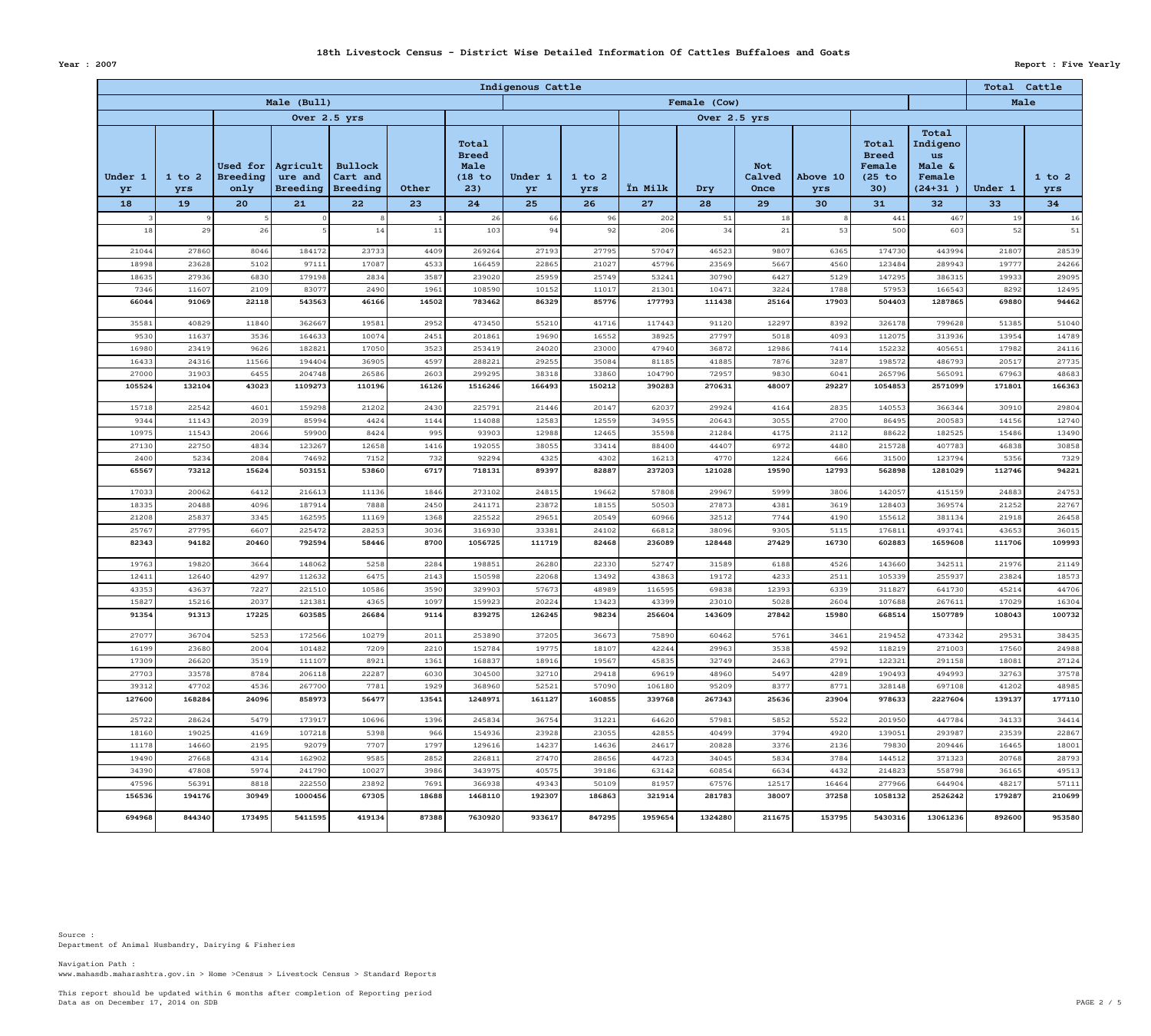Data as on December 17, 2014 on SDB PAGE 3  $/$  5 This report should be updated within 6 months after completion of Reporting period

www.mahasdb.maharashtra.gov.in > Home >Census > Livestock Census > Standard Reports Navigation Path :

| <b>Year : 2007</b> | <b>Report : Five Yearly</b> |
|--------------------|-----------------------------|
|                    |                             |

|                                     |                                          |                                               |                |                                         |                   | Total Cattle      |                   |                   |                              |                 |                                                  |                              | <b>Buffaloes</b> |                 |
|-------------------------------------|------------------------------------------|-----------------------------------------------|----------------|-----------------------------------------|-------------------|-------------------|-------------------|-------------------|------------------------------|-----------------|--------------------------------------------------|------------------------------|------------------|-----------------|
|                                     |                                          | Male                                          |                |                                         |                   | Male              |                   |                   |                              |                 |                                                  |                              |                  |                 |
|                                     | Over 2.5 yrs                             |                                               |                |                                         |                   |                   |                   | Over 2.5 yrs      |                              |                 |                                                  |                              |                  |                 |
| Used for<br><b>Breeding</b><br>only | Agricult  <br>ure and<br><b>Breeding</b> | <b>Bullock</b><br>cart and<br><b>Breeding</b> | Other          | Total<br>breed<br>Male<br>(33 to<br>38) | Under 1           | $1$ to $2$<br>yrs | <b>Ïn Milk</b>    | Dry               | <b>Not</b><br>Calved<br>Once | Above 10<br>yrs | Total<br><b>Breed</b><br>Female<br>(40 to<br>45) | Total<br>Cattle<br>$(39+46)$ | Under 1<br>yr    | 1 to<br>3yrs    |
| 35                                  | 36                                       | 37                                            | 38             | 39                                      | 40                | 41                | 42                | 43                | 44                           | 45              | 46                                               | 47                           | 48               | 49              |
|                                     |                                          | 13                                            | 20             | 74                                      | 74                | 133               | 262               | 51                | 35                           | 21              | 576                                              | 650                          |                  | $\overline{O}$  |
| 44                                  |                                          | 17                                            | 17             | 190                                     | 213               | 256               | 561               | 133               | 66                           | 192             | 1421                                             | 1611                         | 280              | 448             |
| 8301                                | 184656                                   | 23876                                         | 4492           | 271671                                  | 28556             | 29177             | 60556             | 47729             | 10095                        | 6588            | 182701                                           | 454372                       | 7986             | 7158            |
| 5189                                | 97671                                    | 17178                                         | 4567           | 168648                                  | 24048             | 21884             | 48121             | 24422             | 5868                         | 4656            | 128999                                           | 297647                       | 5158             | 3813            |
| 7042                                | 180643                                   | 2942                                          | 3688           | 243343                                  | 28096             | 27587             | 57776             | 32333             | 6929                         | 5302            | 158023                                           | 401366                       | 3134             | 2517            |
| 2203                                | 84130                                    | 2543                                          | 1993           | 111656                                  | 11724             | 12252             | 23911             | 11409             | 3582                         | 1938            | 64816                                            | 176472                       | 4864             | 4958            |
| 22785<br>14073                      | 547109<br>382669                         | 46569<br>22568                                | 14777<br>3518  | 795582<br>525253                        | 92711<br>78689    | 91289<br>58554    | 191187<br>169215  | 116077<br>117368  | 26575<br>16381               | 18697<br>11240  | 536536<br>451447                                 | 1332118<br>976700            | 21422<br>15337   | 18894<br>7731   |
| 3837                                | 168322                                   | 10826                                         | 2705           | 214433                                  | 26490             | 21573             | 54809             | 33554             | 5589                         | 4413            | 146428                                           | 360861                       | 7053             | 3078            |
| 9952                                | 185121                                   | 17517                                         | 3589           | 258277                                  | 25580             | 24198             | 51579             | 38793             | 13535                        | 8004            | 161689                                           | 419966                       | 6860             | 4751            |
| 13328                               | 203809                                   | 39321                                         | 5049           | 309759                                  | 36982             | 43372             | 101259            | 50354             | 9117                         | 3702            | 244786                                           | 554545                       | 15260            | 12003           |
| 9104                                | 227290                                   | 30958                                         | 4160           | 388158                                  | 153615            | 142697            | 418574            | 232213            | 29391                        | 18599           | 995089                                           | 1383247                      | 13392            | 5121            |
| 50294                               | 1167211                                  | 121190                                        | 19021          | 1695880                                 | 321356            | 290394            | 795436            | 472282            | 74013                        | 45958           | 1999439                                          | 3695319                      | 57902            | 32684           |
| 6551                                | 170857                                   | 22975                                         | 3423           | 264520                                  | 83577             | 79479             | 240402            | 94989             | 12237                        | 7782            | 518466                                           | 782986                       | 13825            | 5614            |
| 2599                                | 88458                                    | 4606                                          | 1235           | 123794                                  | 35664             | 36654             | 104845            | 47206             | 6316                         | 4578            | 235263                                           | 359057                       | 20130            | 4400            |
| 2513                                | 62649                                    | 8970                                          | 1128           | 104236                                  | 28532             | 25862             | 77505             | 35795             | 6025                         | 3032            | 176751                                           | 280987                       | 34638            | 8845            |
| 6543                                | 129570                                   | 14327                                         | 1657           | 229793                                  | 82233             | 71603             | 196418            | 84617             | 12264                        | 8130            | 455265                                           | 685058                       | 33198            | 10838           |
| 2730                                | 77526                                    | 8019                                          | 947            | 101907                                  | 21124             | 25363             | 80225             | 17698             | 4039                         | 2194            | 150643                                           | 252550                       | 18973            | 8155            |
| 20936                               | 529060                                   | 58897                                         | 8390           | 824250                                  | 251130            | 238961            | 699395            | 280305            | 40881                        | 25716           | 1536388                                          | 2360638                      | 120764           | 37852           |
| 7519                                | 234299                                   | 12451                                         | 2152           | 306057                                  | 41414             | 31290             | 92436             | 45258             | 8698                         | 4961            | 224057                                           | 530114                       | 6029             | 2670            |
| 4388                                | 195683                                   | 8377                                          | 2613           | 255080                                  | 28463             | 21248             | 59327             | 31648             | 5002                         | 4052            | 149740                                           | 404820                       | 6282             | 2539            |
| 3389                                | 163822                                   | 11366                                         | 1450           | 228403                                  | 30827             | 21326             | 63321             | 33261             | 7926                         | 4259            | 160920                                           | 389323                       | 12189            | 5380            |
| 7498                                | 234725                                   | 30164                                         | 3685           | 355740                                  | 62789             | 41330             | 124512            | 61541             | 14454                        | 7032            | 311658                                           | 667398                       | 25521            | 8176            |
| 22794                               | 828529                                   | 62358                                         | 9900           | 1145280                                 | 163493            | 115194            | 339596            | 171708            | 36080                        | 20304           | 846375                                           | 1991655                      | 50021            | 18765           |
| 3926                                | 151193                                   | 5616                                          | 2486           | 206346                                  | 30126             | 24825             | 60988             | 34634             | 6811                         | 4985            | 162369                                           | 368715                       | 27553            | 6322            |
| 5821                                | 122778                                   | 7820                                          | 2728           | 181544                                  | 39997             | 24710             | 82907             | 33812             | 8501                         | 3962            | 193889                                           | 375433                       | 14313            | 5043            |
| 7378                                | 222482                                   | 10694                                         | 3637           | 334111                                  | 60672             | 50761             | 122233            | 71695             | 12649                        | 6468            | 324478                                           | 658589                       | 23255            | 7354            |
| 2269<br>19394                       | 124023<br>620476                         | 4457<br>28587                                 | 1196<br>10047  | 165278<br>887279                        | 21653<br>152448   | 14362<br>114658   | 46647<br>312775   | 24333<br>164474   | 5285<br>33246                | 2728<br>18143   | 115008<br>795744                                 | 280286<br>1683023            | 8467<br>73588    | 3146<br>21865   |
| 5417                                | 174240                                   | 10427                                         | 2066           | 260116                                  | 41423             | 39979             | 85175             | 64910             | 6251                         | 3759            | 241497                                           | 501613                       | 8404             | 3894            |
| 2125                                | 103055                                   | 7384                                          | 2280           | 157392                                  | 21734             | 19800             | 46423             | 32277             | 3772                         | 4904            | 128910                                           | 286302                       | 2782             | 1423            |
| 3571                                | 112023                                   | 9023                                          | 1409           | 171231                                  | 19934             | 20407             | 48036             | 33596             | 2560                         | 2852            | 127385                                           | 298616                       | 5919             | 2533            |
| 9722                                | 218628                                   | 23789                                         | 6357           | 328837                                  | 39066             | 35116             | 85302             | 56354             | 6436                         | 4908            | 227182                                           | 556019                       | 10092            | 4711            |
| 4708                                | 269664                                   | 7907                                          | 1979           | 374445                                  | 55560             | 59463             | 112244            | 98382             | 8770                         | 9122            | 343541                                           | 717986                       | 10374            | 5894            |
| 25543                               | 877610                                   | 58530                                         | 14091          | 1292021                                 | 177717            | 174765            | 377180            | 285519            | 27789                        | 25545           | 1068515                                          | 2360536                      | 37571            | 18455           |
| 6348                                | 180958                                   | 11457                                         | 1652           | 268962                                  | 50686             | 41142             | 88944             | 72184             | 7374                         | 6630            | 266960                                           | 535922                       | 8266             | 4671            |
| 5843                                | 112080                                   | 6483                                          | 1355           | 172167                                  | 31518             | 29181             | 56729             | 48021             | 4819                         | 7132            | 177400                                           | 349567                       | 5097             | 2566            |
| 2584                                | 94704                                    | 8187                                          | 1986           | 141927                                  | 22846             | 21808             | 38138             | 29656             | 4562                         | 2658            | 119668                                           | 261595                       | 8253             | 4669            |
| 4531                                | 163949                                   | 9660                                          | 2915           | 230616                                  | 29455             | 30679             | 48518             | 35897             | 6066                         | 3923            | 154538                                           | 385154                       | 7844             | 6419            |
| 6173                                | 243748                                   | 10191                                         | 4035           | 349825                                  | 43241             | 41598             | 67657             | 63496             | 7008                         | 4730            | 227730                                           | 577555                       | 8362             | 6350            |
| 8909                                | 223180                                   | 23941                                         | 7717           | 369075                                  | 50076             | 50835             | 83031             | 68331             | 12595                        | 16502           | 281370                                           | 650445                       | 7437             | 8619            |
| 34388<br>196134                     | 1018619<br>5588614                       | 69919<br>446050                               | 19660<br>95886 | 1532572<br>8172864                      | 227822<br>1386677 | 215243<br>1240504 | 383017<br>3098586 | 317585<br>1807950 | 42424<br>281008              | 41575<br>195938 | 1227666<br>8010663                               | 2760238<br>16183527          | 45259<br>406527  | 33294<br>181809 |
|                                     |                                          |                                               |                |                                         |                   |                   |                   |                   |                              |                 |                                                  |                              |                  |                 |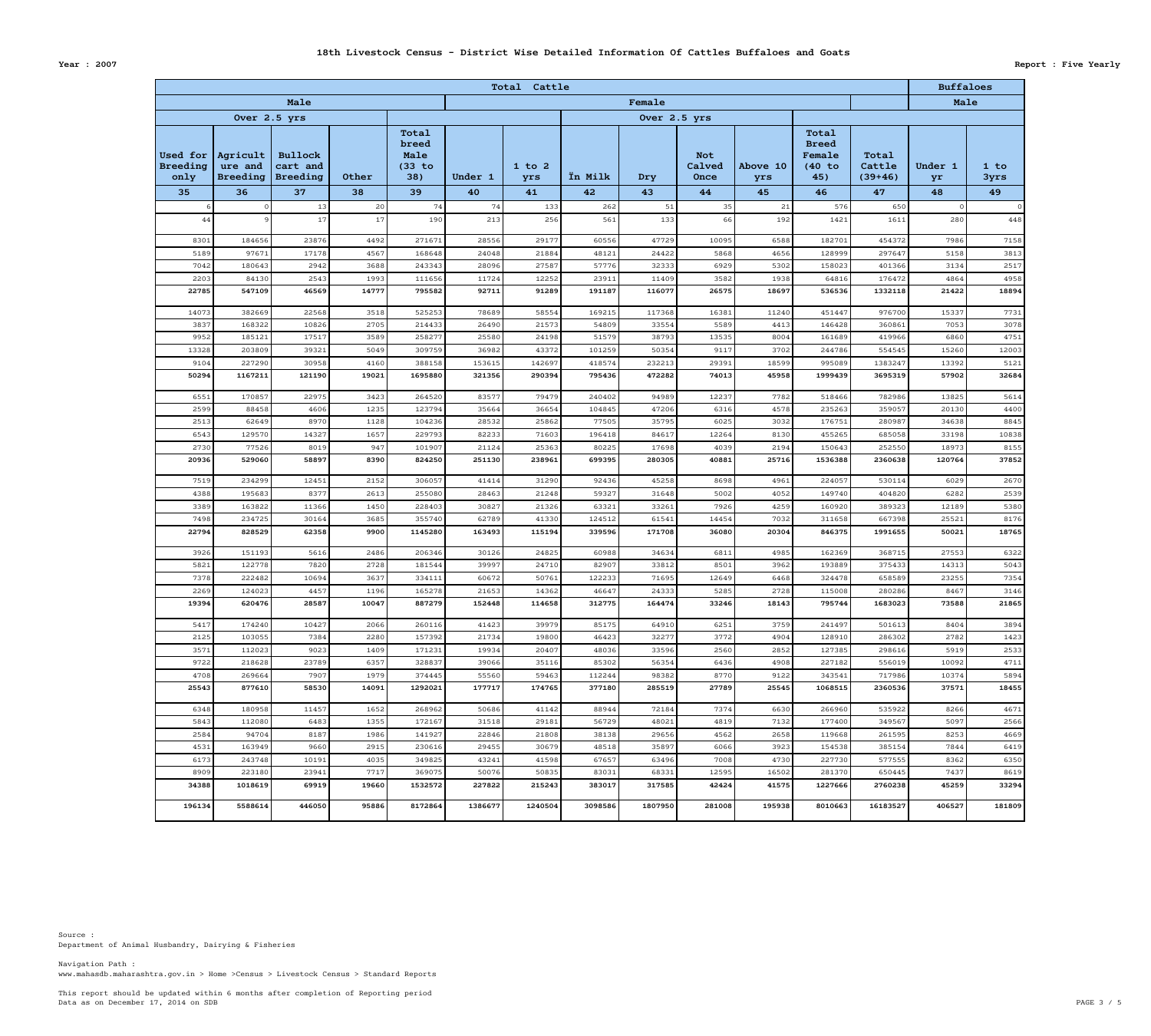Data as on December 17, 2014 on SDB PAGE  $4 / 5$ This report should be updated within 6 months after completion of Reporting period

www.mahasdb.maharashtra.gov.in > Home >Census > Livestock Census > Standard Reports Navigation Path :

|                              | <b>Buffaloes</b>                       |                                               |            |                                |                |                |                |                |                              |                 |                                    |                                             |                  | Goats          |                 |                 |                              |  |
|------------------------------|----------------------------------------|-----------------------------------------------|------------|--------------------------------|----------------|----------------|----------------|----------------|------------------------------|-----------------|------------------------------------|---------------------------------------------|------------------|----------------|-----------------|-----------------|------------------------------|--|
|                              |                                        | Male                                          |            |                                |                |                |                | Female         |                              |                 | Female                             |                                             |                  |                |                 |                 |                              |  |
|                              | Over 3 yrs                             |                                               |            |                                | Over 3 yrs     |                |                |                |                              |                 |                                    |                                             | 1 Year and above |                |                 |                 |                              |  |
| Used for<br>Breeding<br>only | Agricult<br>ure and<br><b>Breeding</b> | <b>Bullock</b><br>cart and<br><b>Breeding</b> | Other      | Total<br>Male<br>(48 to<br>53) | Under 1<br>yr  | 1 to<br>3yrs   | In milk        | Dry            | <b>Not</b><br>Calved<br>Once | Above 10<br>yrs | Total<br>Female<br>$(55$ to<br>60) | Total<br><b>Buffaloe</b><br>S.<br>$(54+61)$ | Male             | Under 1        | In Milk         | Dry             | <b>Not</b><br>Calved<br>Once |  |
| 50                           | 51                                     | 52                                            | 53         | 54                             | 55             | 56             | 57             | 58             | 59                           | 60              | 61                                 | 62                                          | 63               | 64             | 65              | 66              | 67                           |  |
|                              |                                        |                                               |            |                                |                |                |                |                |                              |                 |                                    |                                             | 952              | 211            | 201             | 122             | 127                          |  |
| 350                          | 17                                     | 66                                            | 141        | 1302                           | 768            | 1195           | 10491          | 2583           | 346                          | 6271            | 21654                              | 22956                                       | 2081             | 888            | 1096            | 467             | 490                          |  |
| 4113                         | 14219                                  | 871                                           | 853        | 35200                          | 16385          | 16151          | 93462          | 25018          | 4223                         | 2261            | 157500                             | 192700                                      | 52758            | 32462          | 57668           | 47018           | 13527                        |  |
| 1438                         | 6471                                   | 629                                           | 521        | 18030                          | 9627           | 8003           | 26278          | 9676           | 2070                         | 1722            | 57376                              | 75406                                       | 29093            | 16502          | 26789           | 16473           | 5776                         |  |
| 837                          | 6754                                   | 67                                            | 323        | 13632                          | 6609           | 5064           | 16793          | 5760           | 1264                         | 629             | 36119                              | 49751                                       | 10541            | 6418           | 8910            | 7136            | 2557                         |  |
| 1231                         | 14991                                  | 228                                           | 429        | 26701                          | 9584           | 8913           | 21206          | 9303           | 2899                         | 1355            | 53260                              | 79961                                       | 9640             | 5095           | 7452            | 5865            | 2186                         |  |
| 7969                         | 42452                                  | 1861                                          | 2267       | 94865                          | 42973          | 39326          | 168230         | 52340          | 10802                        | 12238           | 325909                             | 420774                                      | 105065           | 61576          | 102116          | 77081           | 24663                        |  |
| 5020                         | 28503                                  | 389                                           | 457        | 57437                          | 31008          | 20248          | 81306          | 41721          | 6015                         | 4222            | 184520                             | 241957                                      | 148470           | 110125         | 202546          | 157522          | 28222                        |  |
| 1248                         | 1196                                   | 152                                           | 146        | 12873                          | 16874          | 12198          | 38627          | 18413          | 2585                         | 2005            | 90702                              | 103575                                      | 57722            | 54564          | 96344           | 65327           | 15760                        |  |
| 2173                         | 384                                    | 185                                           | 252        | 14605                          | 13951          | 11109          | 29171          | 17506          | 6007                         | 2690            | 80434                              | 95039                                       | 73205            | 55478          | 89192           | 76181           | 26832                        |  |
| 10772                        | 17024                                  | 3523                                          | 2622       | 61204                          | 38060          | 40385          | 103134         | 48206          | 7342                         | 2719            | 239846                             | 301050                                      | 101312           | 81831          | 142863          | 81018           | 13998                        |  |
| 4590                         | 3143                                   | 481                                           | 359        | 27086                          | 29296          | 26265          | 87898          | 59840          | 7014                         | 3800            | 214113                             | 241199                                      | 177829           | 159927         | 332446          | 216009          | 29988                        |  |
| 23803                        | 50250                                  | 4730                                          | 3836       | 173205                         | 129189         | 110205         | 340136         | 185686         | 28963                        | 15436           | 809615                             | 982820                                      | 558538           | 461925         | 863391          | 596057          | 114800                       |  |
| 3295                         | 701                                    | 338                                           | 457        | 24230                          | 39252          | 34823          | 138981         | 52635          | 6442                         | 3291            | 275424                             | 299654                                      | 101338           | 94992          | 213944          | 107864          | 16757                        |  |
| 1591                         | 437                                    | 119                                           | 150        | 26827                          | 52813          | 46264          | 138899         | 68852          | 8693                         | 4807            | 320328                             | 347155                                      | 70633            | 67596          | 144262          | 93852           | 14830                        |  |
| 2397                         | 1880                                   | 452                                           | 325        | 48537                          | 85550          | 72040          | 202535         | 89472          | 13741                        | 6960            | 470298                             | 518835                                      | 75083            | 71253          | 144910          | 83798           | 12879                        |  |
| 4108                         | 1762                                   | 473                                           | 301        | 50680                          | 65718          | 55785          | 150398         | 69413          | 10083                        | 5689            | 357086                             | 407766                                      | 189652           | 162787         | 310313          | 157084          | 24572                        |  |
| 2672                         | 9150                                   | 528                                           | 289        | 39767                          | 79373          | 86511          | 333986         | 82044          | 14122                        | 6611            | 602647                             | 642414                                      | 40923            | 30525          | 80748           | 29227<br>471825 | 7667                         |  |
| 14063                        | 13930                                  | 1910                                          | 1522       | 190041                         | 322706         | 295423         | 964799         | 362416         | 53081                        | 27358           | 2025783                            | 2215824                                     | 477629           | 427153         | 894177          |                 | 76705                        |  |
| 1689                         | 482                                    | 102                                           | 113        | 11085                          | 13822          | 10197          | 39992          | 16654          | 3901                         | 2881            | 87447                              | 98532                                       | 74137            | 69639          | 121809          | 71342           | 16768                        |  |
| 1153                         | 201                                    | 57                                            | 185        | 10417                          | 13434          | 9977           | 32489          | 15178          | 2478                         | 1886            | 75442                              | 85859                                       | 53629            | 46055          | 71388           | 44968           | 7995                         |  |
| 1943                         | 666                                    | 147                                           | 451        | 20776                          | 22911          | 15215          | 49642          | 23090          | 5200                         | 2419            | 118477                             | 139253                                      | 50707            | 43041          | 65632           | 37613           | 13214                        |  |
| 2479                         | 649                                    | 369                                           | 621        | 37815                          | 44813          | 28494          | 88629          | 42942          | 10602                        | 4793            | 220273                             | 258088                                      | 118291           | 91703          | 142872          | 81228           | 22314                        |  |
| 7264                         | 1998                                   | 675                                           | 1370       | 80093                          | 94980          | 63883          | 210752         | 97864          | 22181                        | 11979           | 501639                             | 581732                                      | 296764           | 250438         | 401701          | 235151          | 60291                        |  |
| 1189                         | 517                                    | 263                                           | 435        | 36279                          | 46337          | 31494          | 90400          | 41479          | 6834                         | 4242            | 220786                             | 257065                                      | 37982            | 32962          | 45701           | 29969           | 7808                         |  |
| 1723                         | 531                                    | 223                                           | 196        | 22029                          | 30809          | 18270          | 64002          | 26465          | 5285                         | 2877            | 147708                             | 169737                                      | 46547            | 36681          | 65114           | 33894           | 8079                         |  |
| 1676                         | 221                                    | 94                                            | 368        | 32968                          | 46417          | 31152          | 90175          | 37562          | 7623                         | 3147            | 216076                             | 249044                                      | 90324            | 75273          | 115517          | 80307           | 17280                        |  |
| 935                          | 168                                    | 53                                            | 262        | 13031                          | 13277          | 8193           | 30261          | 13068          | 2969                         | 1405            | 69173                              | 82204                                       | 36035            | 31078          | 51463           | 29859           | 8169                         |  |
| 5523                         | 1437                                   | 633                                           | 1261       | 104307                         | 136840         | 89109          | 274838         | 118574         | 22711                        | 11671           | 653743                             | 758050                                      | 210888           | 175994         | 277795          | 174029          | 41336                        |  |
| 2426                         | 473                                    | 201                                           | 258        | 15656                          | 16449          | 16583          | 45204          | 25073          | 2976                         | 2134            | 108419                             | 124075                                      | 64539            | 60388          | 86672           | 80304           | 10887                        |  |
| 733                          | 69                                     |                                               | 59         | 5073                           | 7565           | 7669           | 26727          | 12406          | 1857                         | 1813            | 58037                              | 63110                                       | 37891            | 32689          | 54176           | 40200           | 5570                         |  |
| 644<br>2040                  | 182<br>594                             | 118<br>253                                    | 265<br>254 | 9661<br>17944                  | 11274<br>21908 | 10148<br>18654 | 29914<br>59531 | 14172<br>29727 | 968<br>3567                  | 1075<br>2064    | 67551                              | 77212<br>153395                             | 41404<br>83322   | 34405<br>61358 | 54635<br>104121 | 35912<br>72978  | 4043<br>12978                |  |
| 1926                         | 262                                    | 152                                           | 192        | 18800                          | 19790          | 18583          | 42247          | 26411          | 2301                         | 2918            | 135451<br>112250                   | 131050                                      | 108762           | 87258          | 127730          | 119933          | 14884                        |  |
| 7769                         | 1580                                   | 731                                           | 1028       | 67134                          | 76986          | 71637          | 203623         | 107789         | 11669                        | 10004           | 481708                             | 548842                                      | 335918           | 276098         | 427334          | 349327          | 48362                        |  |
| 2528                         | 242                                    | 104                                           | 189        | 16000                          | 15591          | 12049          | 33697          | 19267          | 1882                         | 1469            | 83955                              | 99955                                       | 88265            | 67312          | 84245           | 81935           | 11396                        |  |
| 1645                         | 304                                    | 84                                            | 142        | 9838                           | 8897           | 8924           | 18179          | 13196          | 1391                         | 2989            | 53576                              | 63414                                       | 47418            | 37126          | 48730           | 50245           | 6046                         |  |
| 1170                         | 1251                                   | 167                                           | 147        | 15657                          | 14470          | 14122          | 27999          | 19655          | 2609                         | 1302            | 80157                              | 95814                                       | 48767            | 42654          | 49151           | 51910           | 8923                         |  |
| 2385                         | 13601                                  | 893                                           | 471        | 31613                          | 12848          | 12949          | 25349          | 13776          | 1829                         | 1084            | 67835                              | 99448                                       | 49811            | 36155          | 51947           | 47938           | 10278                        |  |
| 1496                         | 673                                    | 300                                           | 212        | 17393                          | 14363          | 11519          | 24154          | 16702          | 1763                         | 1171            | 69672                              | 87065                                       | 79931            | 56858          | 71375           | 81476           | 12993                        |  |
| 2085                         | 43397                                  | 7842                                          | 1437       | 70817                          | 9510           | 8663           | 15620          | 10288          | 2047                         | 1934            | 48062                              | 118879                                      | 97284            | 49160          | 68493           | 62922           | 16297                        |  |
| 11309                        | 59468                                  | 9390                                          | 2598       | 161318                         | 75679          | 68226          | 144998         | 92884          | 11521                        | 9949            | 403257                             | 564575                                      | 411476           | 289265         | 373941          | 376426          | 65933                        |  |
| 77700                        | 171115                                 | 19930                                         | 13882      | 870963                         | 879353         | 737809         | 2307376        | 1017553        | 160928                       | 98635           | 5201654                            | 6072617                                     | 2396278          | 1942449        | 3340455         | 2279896         | 432090                       |  |